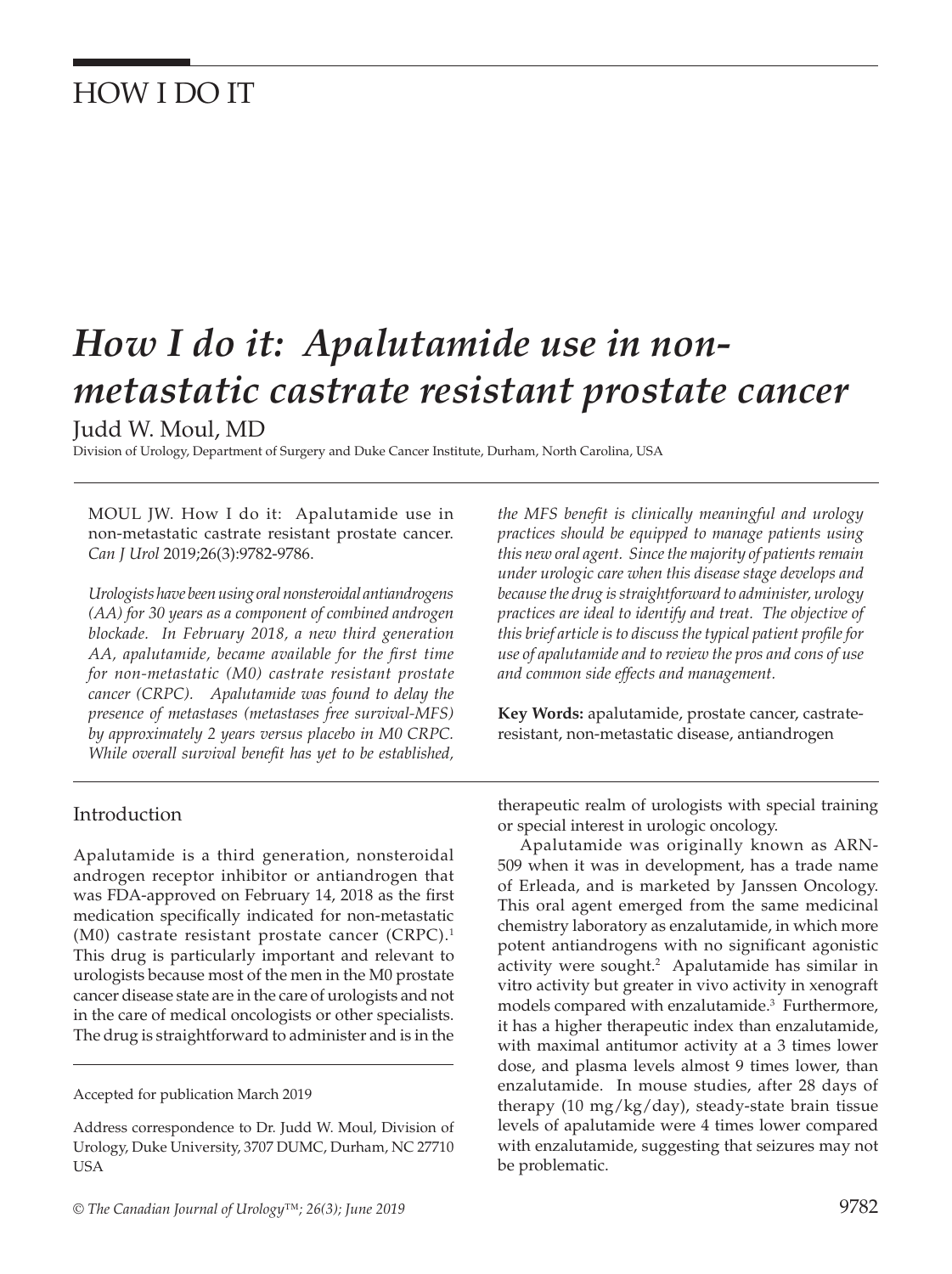In a first-in-human, phase 1 study of 30 patients with progressing CRPC treated with apalutamide, 46.7% of patients experienced ≥ 50% decline from baseline in PSA levels.4 Fatigue was the most frequently reported AE (47% of patients). The dose-limiting toxicity was a single case of grade 3 abdominal pain. Results of a subsequent phase 2 study of apalutamide in CRPC showed that 89% of patients with nonmetastatic disease had a  $\geq 50\%$ decline from baseline in prostate-specific antigen (PSA) levels, with a median time to PSA progression of 24 months.5 In 46 patients with metastatic CRPC, the 12 week PSA response rate was 88% among patients naïve to abiraterone acetate plus prednisone and 22% among previously treated patients; the median time to PSA progression was 18.2 months and 3.7 months, respectively. The most common AE was fatigue (mainly grade 1 or 2), and the only grade 3 AEs reported in > 1 patient receiving apalutamide were anemia and back pain (2 patients each). Based on the activity and favorable toxicity profile of apalutamide in these studies, a pivotal phase 3 trial (SPARTAN) in nonmetastatic CRPC was conducted. These data show significantly longer metastasis-free survival with apalutamide compared with placebo (40.5 months versus 16.2 months; HR 0.28 [95% CI 0.23-0.35]; p < 0.0001).6

### Brief historical perspective

Flutamide was the first nonsteroidal oral antiandrogen that was FDA-approved in the US in 1989. Urologists quickly embraced the concept of combined androgen blockage/maximal androgen blockade (CAB/MAB) and became very comfortable prescribing flutamide and later nilutamide and bicalutamide. In this era of first and second generation AA's, the potency and efficacy was less than the newer third generation apalutamide and enzalutamide. In the CAB/MAB era, the earlier agents only resulted in a very modest survival benefit measured in a few to generally less than 12 months for most patients and enthusiasm for using these agents waned. In fact, we may have trained a generation of urologists more recently who have little experience and exposure to using AA therapy as compared to urologists who trained in the 1990's and early 2000's. When apalutamide (and later enzalutamide) showed a greater than 2 year MFS benefit in M0 CRPC, it heralds a new era for urologists to reembrace the concept of CAB/MAB. The only difference between then and now is that the new use of CAB/ MAB is in M0 CRPC as opposed to new M1 hormone sensitive prostate cancer (however, it is likely that both apalutamide and enzalutamide will show efficacy in new M1 disease or even in biochemical recurrence with release of future randomized clinical trials).

Therefore, we seem to be coming full circle in my "urologic lifetime" with initial enthusiasm for CAB/ MAB, followed by frustration and dis-use, now with new excitement with the latest trials with these newer much more potent oral AA agents.

#### Who are the ideal candidates for prescribing apalutamide?

In a typical urology practice, we have abundant patients who are on continuous traditional hormonal therapy (i.e LH-RH agonists or GN-RH antagonists - ADT) for biochemical recurrence of prostate cancer after prior surgery, radiotherapy, cryotherapy or HIFU. Once these men demonstrate a rising PSA while on continuous ADT, they may be candidates for apalutamide. It is important to document:

- 1. Rising PSA while on ADT. Men must be on continuous ADT and have a castrate serum testosterone level (< 50). If a patient is on intermittent hormonal therapy-IHT- it will be necessary to document a rising PSA on continuous ADT before prescribing apalutamide.
- 2. They have no metastatic disease by traditional imaging with standard bone scan and CT of the abdomen and pelvis (positive pelvic lymph nodes below the bifurcation of the aorta are NOT considered metastatic; these nodes are N1, not M1). Men with node only disease-N1- are eligible for apalutamide. Novel imaging, such as newer generation PET scanning is not required. In fact, novel imaging might "find" metastatic disease which might render a patient ineligible for use of apalutamide.
- 3. The level of PSA before starting apalutamide nor the PSA doubling (PSA-DT) time is not specified in the FDA-approval. In other words, there is no specific PSA or PSA-DT threshold for prescribing. In the phase III SPARTAN trial, patients had to have a PSA-DT less than 10 months and a total PSA above 2.0 to be eligible. However, this criteria was not maintained in the FDA-approval leaving urologists the discretion to use the drug at lower values of PSA or PSA-DT as long as they diagnose M0 CRPC.

## Further identification-practical considerations

When apalutamide was approved in February of 2018, our team had to think differently about "advanced" prostate cancer. Since this was the first FDA-approved therapeutic specific for M0 CRPC, we had to start to have our antenna up to identify candidates. Since there is no specific ICD-9 or ICD-10 code that is specific for M0-CRPC, it has been challenging for us to do a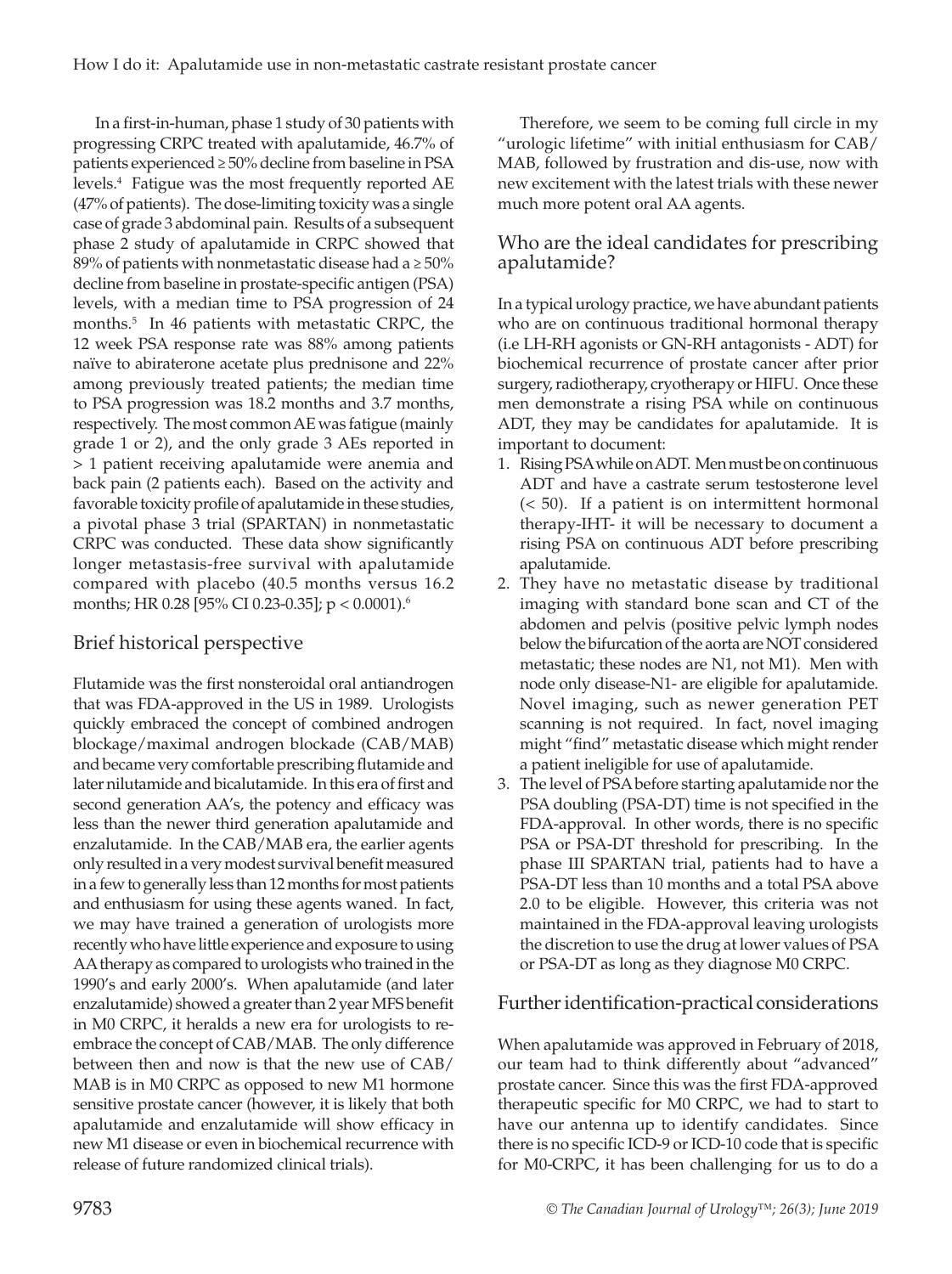simple electronic medical record (EMR) database query to identify men who may be eligible. Certainly, your EMR database administrator could initially query for all men who are on LH-RH agents but this might not be able to identify men who are on intermittent ADT. Secondarily, one would look for men with a rising PSA while on continuous ADT. In our EMR search, we used the cut point of men on ADT who had a PSA of 2.0 or greater. However, we had to do a manual chart review to weed out the men on IHT. Once we identified this cohort, we manually looked for men who had a PSA-DT less than 10 months. Initially, I desired to gain clinical experience with patients who were most similar to the men enrolled in SPARTAN.

#### Practice prescribing information

- 1. Apalutamide is administered as four 60 mg tablets for a total daily dose of 240 mg taken all at the same time once daily either with or without food.
- 2. There are no pre-medications required.
- 3. There is no specific pre-treatment lab screening required- there is no specific need to monitor liver function tests, renal function tests or thyroid tests.

#### Side effects of apalutamide

In my experience now with about 8-10 of my own patients that I have treated since February 2018 (9 months), the drug is very well tolerated. However, prescribing urologists must be mindful of the risks and side effects, Table 1.

- What are the common side effects (occurring in 10% or more of trial participants in any degree)?
- a. Hematologic: anemia, leukopenia, lymphocytopenia.
- b. Cardiovascular: hypertension, peripheral edema
- c. GI: diarrhea, nausea, decreased appetite.
- d. General: fatigue, falls.
- e. Dermatologic: generally mild maculopapular skin rash.
- f. Endocrine and metabolic: elevated lipids, hyperglycemia, hyperkalemia, hot flashes.
- g. Neuromuscular and skeletal: arthralgias and bone fracture.

All these men should remain on their traditional ADT unless they have had an orchiectomy. Some of these side effects are likely related to the ADT and not specific to apalutamide.

TABLE 1. **Apalutamide for non-metastatic castrate resistant prostate cancer: major or unique side effects, frequency and management strategies**

| Side effect                                                   | Frequency/incidence                | Management                                                                                                                                                                             |
|---------------------------------------------------------------|------------------------------------|----------------------------------------------------------------------------------------------------------------------------------------------------------------------------------------|
| Falls not associated with loss<br>of consciousness or seizure | 16%                                | Ensure patients are aware;<br>Fall risk precautions                                                                                                                                    |
| Bone fracture                                                 | 12%                                | Monitor and manage patients<br>at risk for fractures<br>according to established<br>treatment guidelines<br>and consider use of bone<br>targeted agents.                               |
| Seizure                                                       | 0.2%                               | Permanently discontinue drug<br>in patients who develop a<br>seizure during treatment.<br>Unknown if anti-epileptic<br>medications will prevent seizures.                              |
| Maculo-papular skin rash                                      | 24% (all grades)<br>5% (grade 3-4) | Alert patients of possibility.<br>Drug holiday for 1-2 weeks and<br>reintroduce drug at 50%-75%<br>Dose; topical steroids;<br>systemic steroids (e.g. dose<br>pack taper) if grade 3-4 |
| Hypothyroidism                                                | 8% (no grade 3-4)                  | Thyroid replacement therapy,<br>when clinically indicated,<br>should be initiated or dose-adjusted.                                                                                    |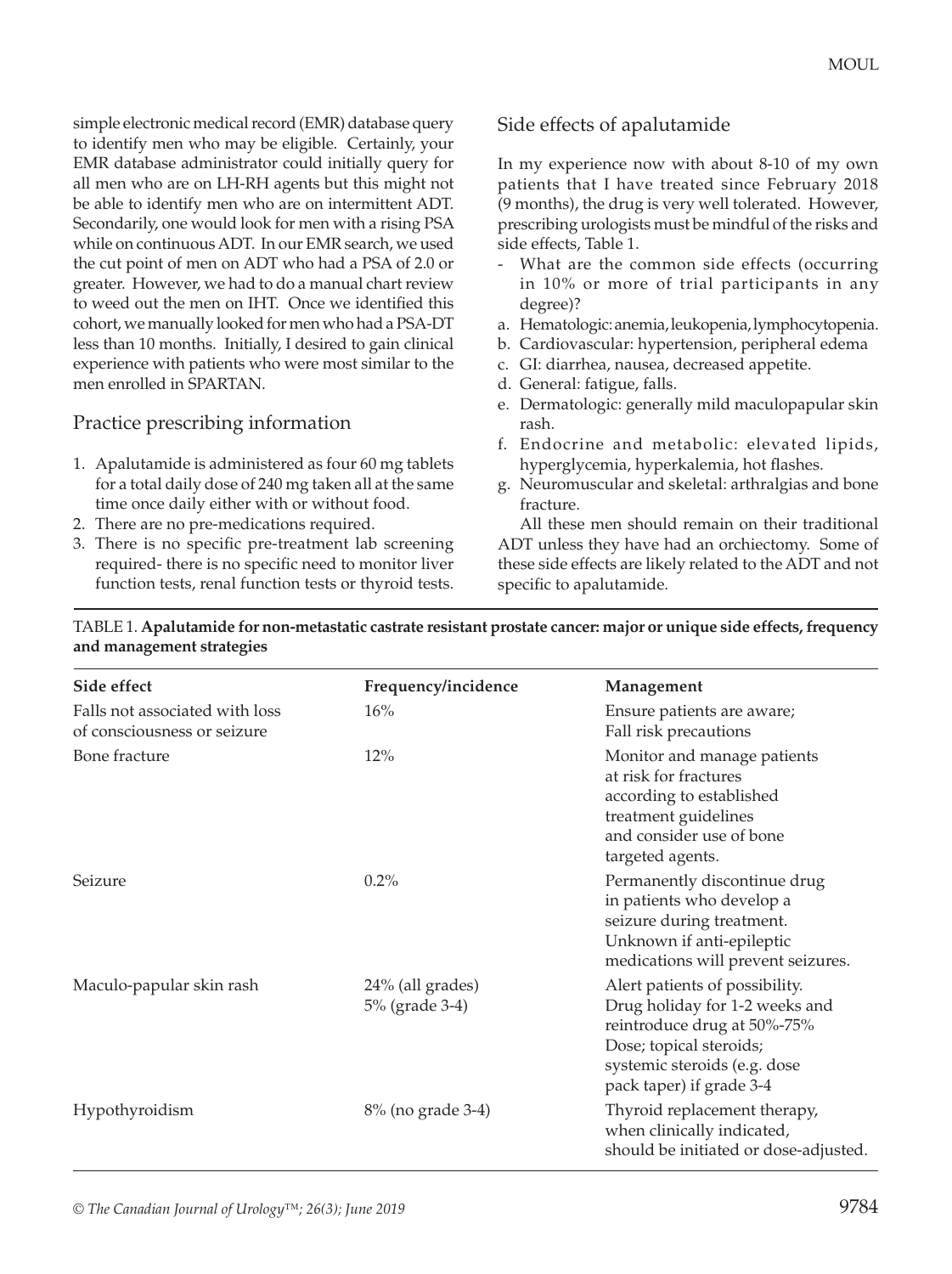However, there are some side-effects that we should specifically discuss with patients because they are either unique or serious. Our patients should know that seizure, falls and fracture can occur.

While seizure rate was 0.2% in SPARTAN, patients should immediately discontinue apalutamide and seek immediate medical attention if they develop a seizure. Permanently discontinue apalutamide in patients who develop a seizure during treatment. It is unknown whether anti-epileptic medications will prevent seizures with apalutamide.

Falls and fractures occurred in 16% and 12% of patients treated with apalutamide compared to 9% and 7% treated with placebo, respectively. Falls were not associated with loss of consciousness or seizure. Urologists should evaluate patients for fracture and fall risk. Monitor and manage patients at risk for fractures according to established treatment guidelines and consider use of bone targeted agents.

Rash associated with apalutamide was most commonly described as macular or maculopapular. The onset of rash occurred at a median of 82 days of starting treatment. Rash resolved in 81% of patients within a median of 60 days (range: 2 to 709 days) from onset of rash. Overall, any degree of rash occurred in 24% with apalutamide versus 6% with placebo. Grade 3 rashes (defined as covering > 30% body surface area [BSA]) were reported with apalutamide treatment (5%) versus placebo (0.3%). Four percent of patients treated with apalutamide received systemic corticosteroids. Rash recurred in approximately half of patients who were rechallenged with the drug. I have had one of my patients to date experience a rash. We gave the patient a 2 week drug holiday then restarted apalutamide at 120 mg and later increased to full dose after several weeks and the rash has not recurred to date. The patient was managed using an over-the-counter moisturizing cream (Eucerin) but did not require topical or systemic corticosteroids. He described himself like a Dalmatian dog with red spots but it was not painful or pruritic.

Hypothyroidism was reported for 8% of patients treated with apalutamide and 2% of patients treated with placebo based on assessments of thyroidstimulating hormone (TSH) every 4 months. Elevated TSH occurred in 25% of patients treated with apalutamide and 7% of patients treated with placebo. The median onset was day 113. There were no Grade 3 or 4 adverse reactions. Thyroid replacement therapy, when clinically indicated, should be initiated or doseadjusted. The FDA does not recommend baseline thyroid function testing in men prior to the start of apalutamide. Furthermore, there is no recommended monitoring requirement. In my patients to date, I

have not done baseline thyroid testing nor obtained periodic follow up testing. However, this is certainly at the discretion of the prescribing urologist and would certainly seem prudent in patients who already have thyroid disease although this is speculative.

#### Practical counseling of urologic patients

Patients with rising PSA are worried about developing metastases and clinical progression of their disease. They also have usually been followed by their urologist or the urologic practice for quite some time and are not generally keen to lose their customary urologic providers. They are also generally fearful of needing to transition to systemic chemotherapy and moving on to medical oncology care which they may signal and the "beginning-of-the-end". It is in this context that apalutamide may allow the patient to remain with his urologic provider, delay metastatic disease for 2 years or more and to remain generally asymptomatic.

However, we must also be open and honest and discuss the possible side effects and down sides including that it is currently unclear if apalutamide will allow the patient to have a longer life. The overall survival advantage of apalutamide vs placebo is not yet statistically significant in the SPARTAN trial. Furthermore, most men with M0 CRPC are asymptomatic (except for the anxiety of a rising PSA). Some men started on apalutamide could be potentially harmed if they develop a fall or fracture or other side effect as noted earlier.

In my experience trying to honestly and openly council men on the pros and cons of starting apalutamide for M0 CRPC, I have found that my men seem to really respond to the MFS difference of 2 years or more despite me telling them that we are uncertain if the drug will ultimately allow them to love a longer life. The prospect of longer life without metastatic disease, particularly, the feared bone metastases, seems to trump the possible lack of overall survival for the patients I have treated so far.

However, the drug is expensive. With a retail cost of over \$10,000 USD per year, apalutamide (or enzalutamide) cannot be prescribed by simply handing a patient a prescription. Urology practices will have to work with practice or health system specialty pharmacy professionals. In my initial experience with US Medicare patients (generally 65 years of age or older), the typical annual out of pocket costs I have seen is about \$10,000 USD. However, for low or borderline income patients, there are assistance programs such that some men may have little or no out of pocket cost.